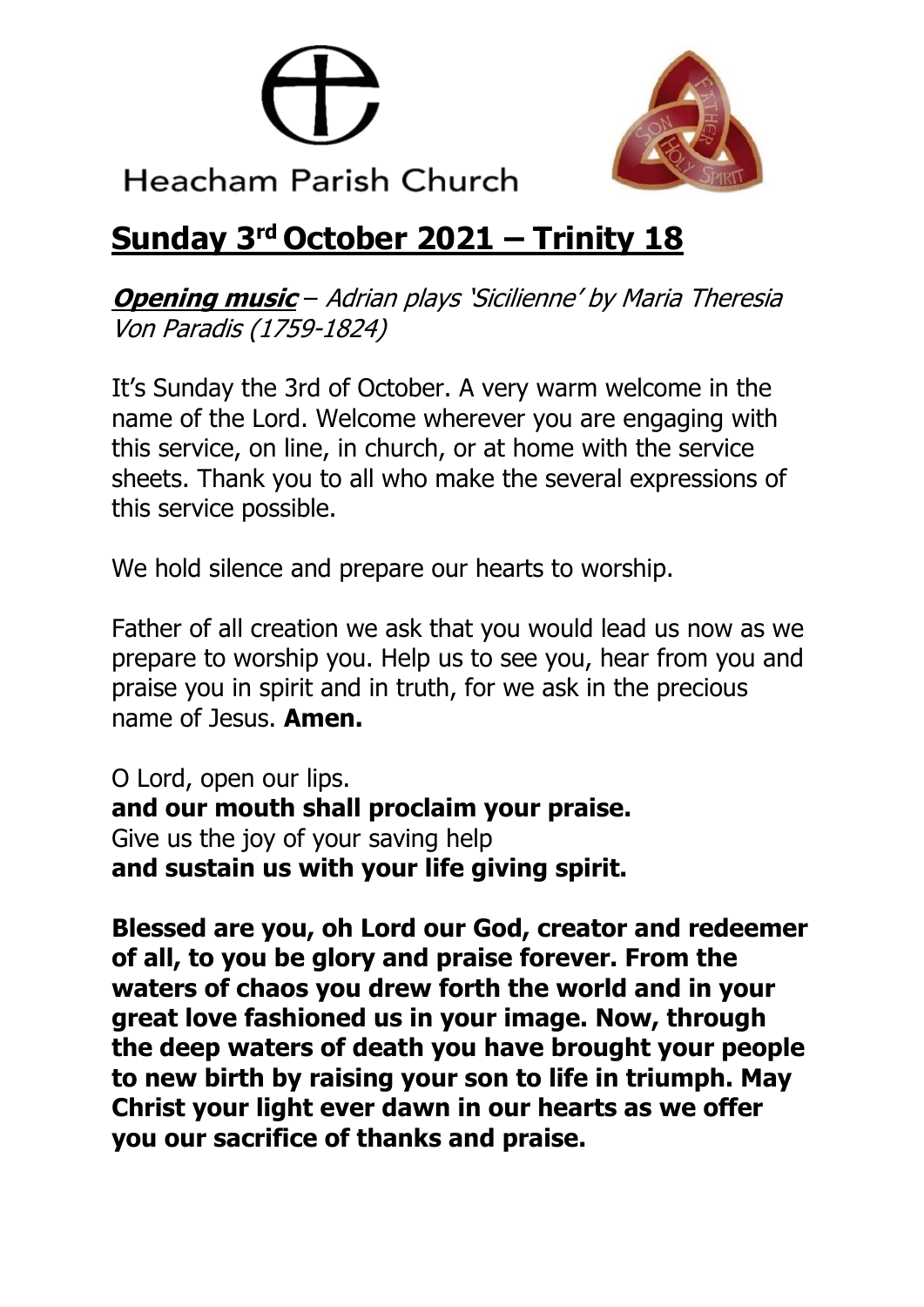# **Blessed be God, father, son and Holy Spirit. Blessed be God forever. Amen.**

We hold silence again before we make our confession.

Jesus says "Repent, for the kingdom of heaven is close at hand". So let us turn away from our sin and turn to Christ confessing our sins in penitence and faith.

**Lord God we have sinned against you; we have done evil in your sight. We are sorry and repent. Have mercy on us according to your love. Wash away our wrong doing and cleanse us from our sin. Renew a right spirit within us and restore us to the joy of your salvation; through Jesus Christ our Lord. Amen.**

The Lord enrich us with his grace, and nourish us with his blessing; the Lord defend us in trouble and keep us from all evil; the Lord accept our prayers and absolve us from our offences for the sake of Jesus Christ our saviour. **Amen.**

# Hymn: **Jesus is Lord**

1 Jesus is Lord! Creation's voice proclaims it, for by His power each tree and flower was planned and made. Jesus is Lord! The universe declares it; sun, moon and stars in heaven cry: 'Jesus is Lord!'

Jesus is Lord! Jesus is Lord! Praise Him with hallelujahs, for Jesus is Lord!

2 Jesus is Lord! Yet from His throne eternal in flesh He came to die in pain on Calvary's tree. Jesus is Lord! From Him all life proceeding, yet gave His life a ransom thus setting us free.

Jesus is Lord . . . .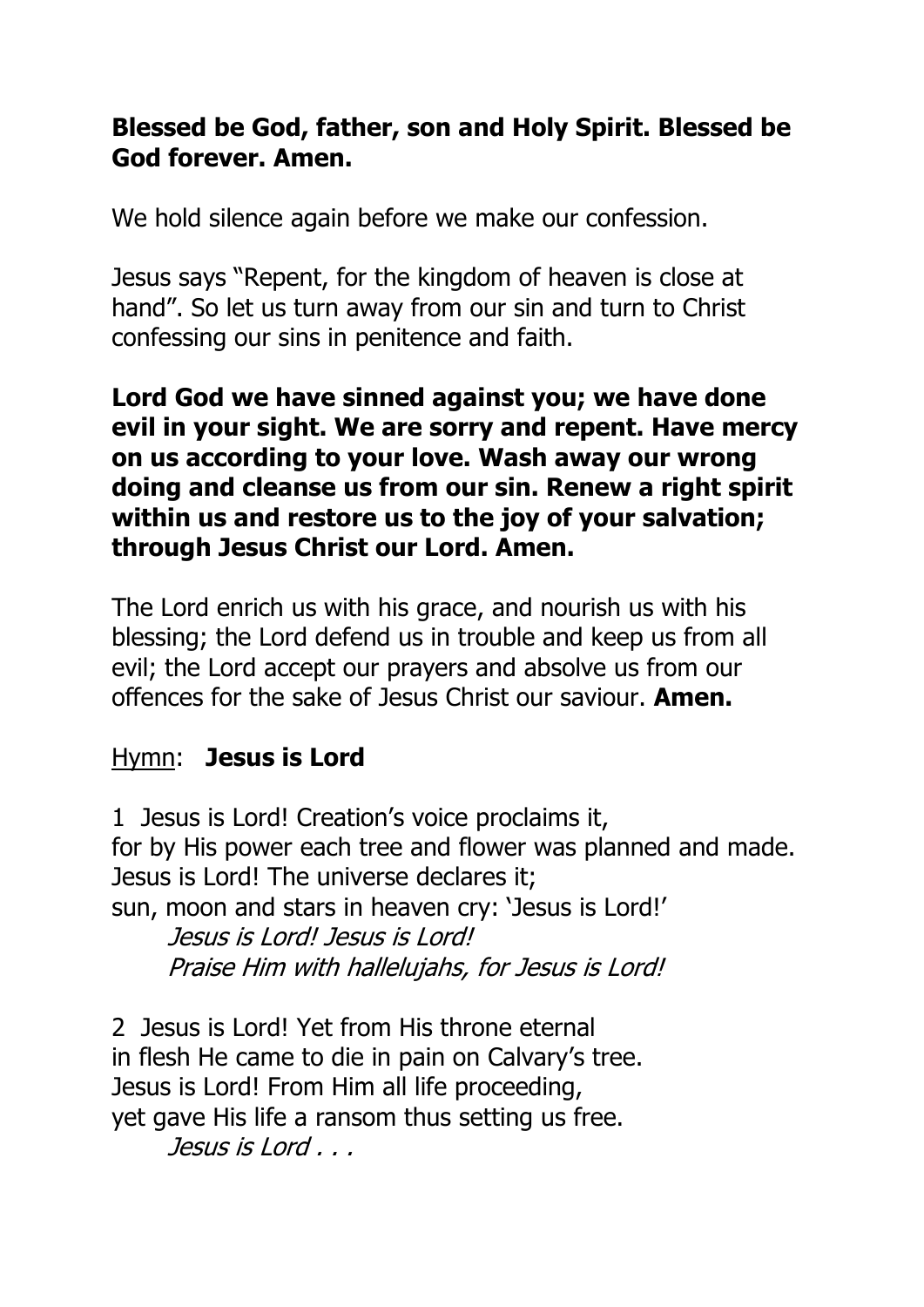3 Jesus is Lord! O'er sin the mighty conqueror, from death He rose and all His foes shall own His name. Jesus is Lord! God sends His Holy Spirit to show by works of power that Jesus is Lord. Jesus is Lord . . .

**Bible reading** – Ephesians 6:10-24 read by Richard C

**A reflection** – by Revd Dan Tansey

We've come to the end of this season of teaching on Paul's letter to the Ephesians, a letter in which Paul helps us to remember what it is to be the church of Jesus Christ.

Paul begins by reminding the church of its identity in Christ. Paul then reminds us of how we can remain in that identity in our daily lives and resist falling away from it. And, in today's reading under the heading of "the armour of God", Paul reminds us of how we can walk on in that identity, participating with Christ in the salvation of all of creation.

Throughout the letter Paul contrasts life in the church with life in the world of the Ephesians. The world of the Ephesians was one utterly dominated by the Roman Empire. Ephesus was one of the great commercial cities of the time, on a par with Alexandria and Rome itself. And it was a place where many cultures mixed, but all of them under the authority of the Roman emperor, of Roman law and of Roman culture. In Roman society all must ultimately submit to the authority of Rome. And in this context Paul tells the church to submit to the ultimate authority of Christ.

Over the past couple of weeks John and Penny have taught on the challenging passages of chapters 5 and 6, about what it means for Christians in Ephesus to 5:21 "Submit to one another out of reverence for Christ." In this teaching Paul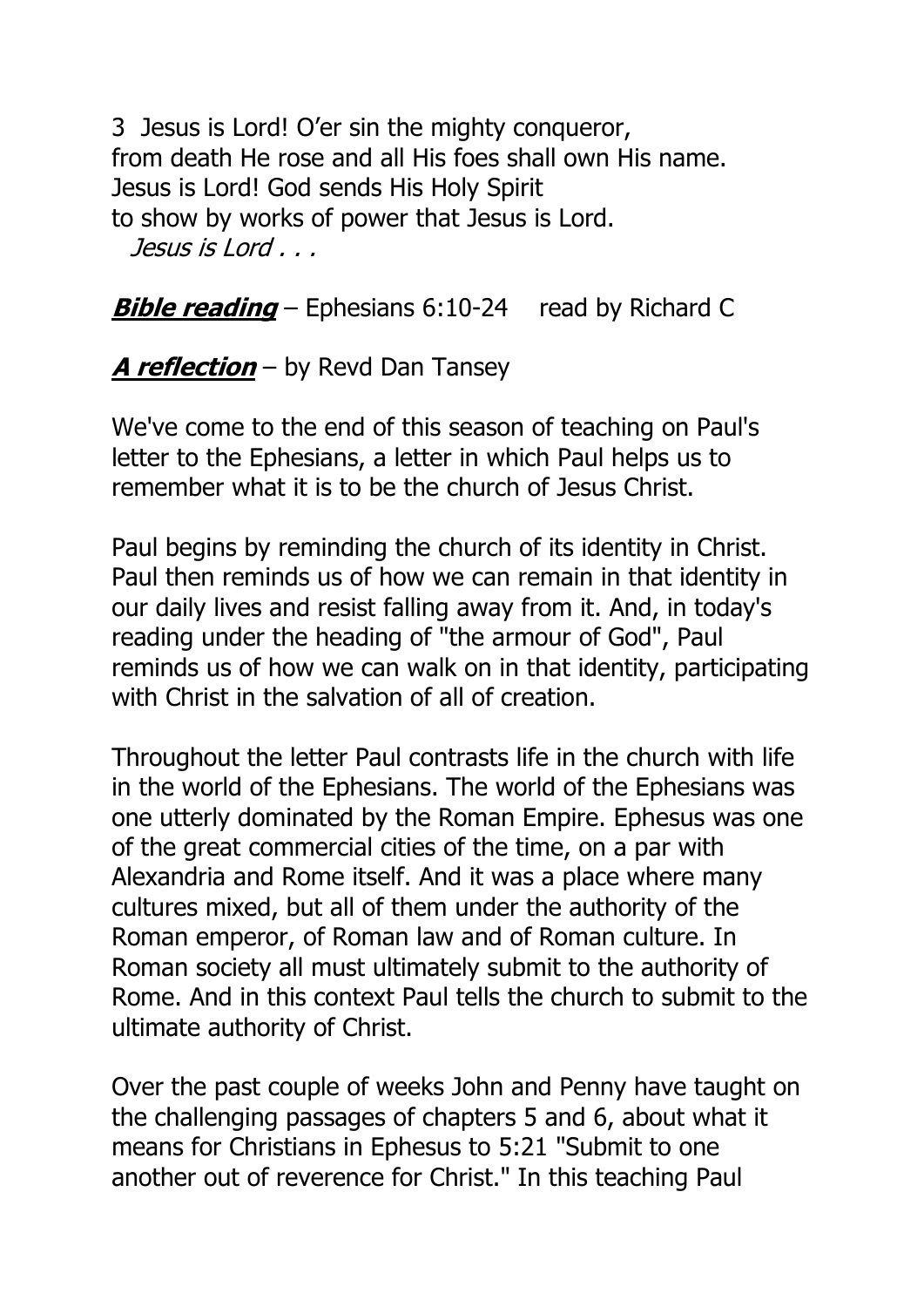applies the call to submit to one another to the context of life in Roman society and culture. And today we need to put in the mental effort to discern what it means to "Submit to one another out of reverence for Christ" in the context of the society and culture of today, which is not necessarily the same thing.

Paul's message, in this last section of his letter, carries on in the Roman context as he guides the church in how to go forward into the world, as those who submit to the authority of Christ in the context of the authority of Rome. And Paul uses a very Roman analogy of armour to communicate his advice. Armour and weaponry were essential to Roman authority. It was through military power that Rome conquered. Through superior military strategy and tactics, through investment in military strength and training, and through military technology.

Today we might imagine Paul's analogy of Roman armour and weaponry as something light-hearted, as the sort of fancy dress that we might see at a Passion Play during Holy Week. But Paul wasn't talking about plastic swords and cardboard breastplates. He was describing aspects of the most deadly military technology of the time, with which the Roman Empire subdued continents. Roman armour was the finest and most impenetrable. The same goes for the Roman shield - a revolutionary piece of technology in itself, that enabled units of soldiers to surge into the enemy with brutal efficiency. Then there is the deadly Roman sword, the most dangerous weapon of its time when placed in the hands of a well-trained soldier.

So, if we want to translate Paul's imagery into the modern age we might do better to think not of a Roman soldier but of a modern one. Instead, polished metal armour a camouflage uniform, complete with flack-jacket. Instead of a shield we might imagine a tank. Instead of a sword, imagine an assault rifle.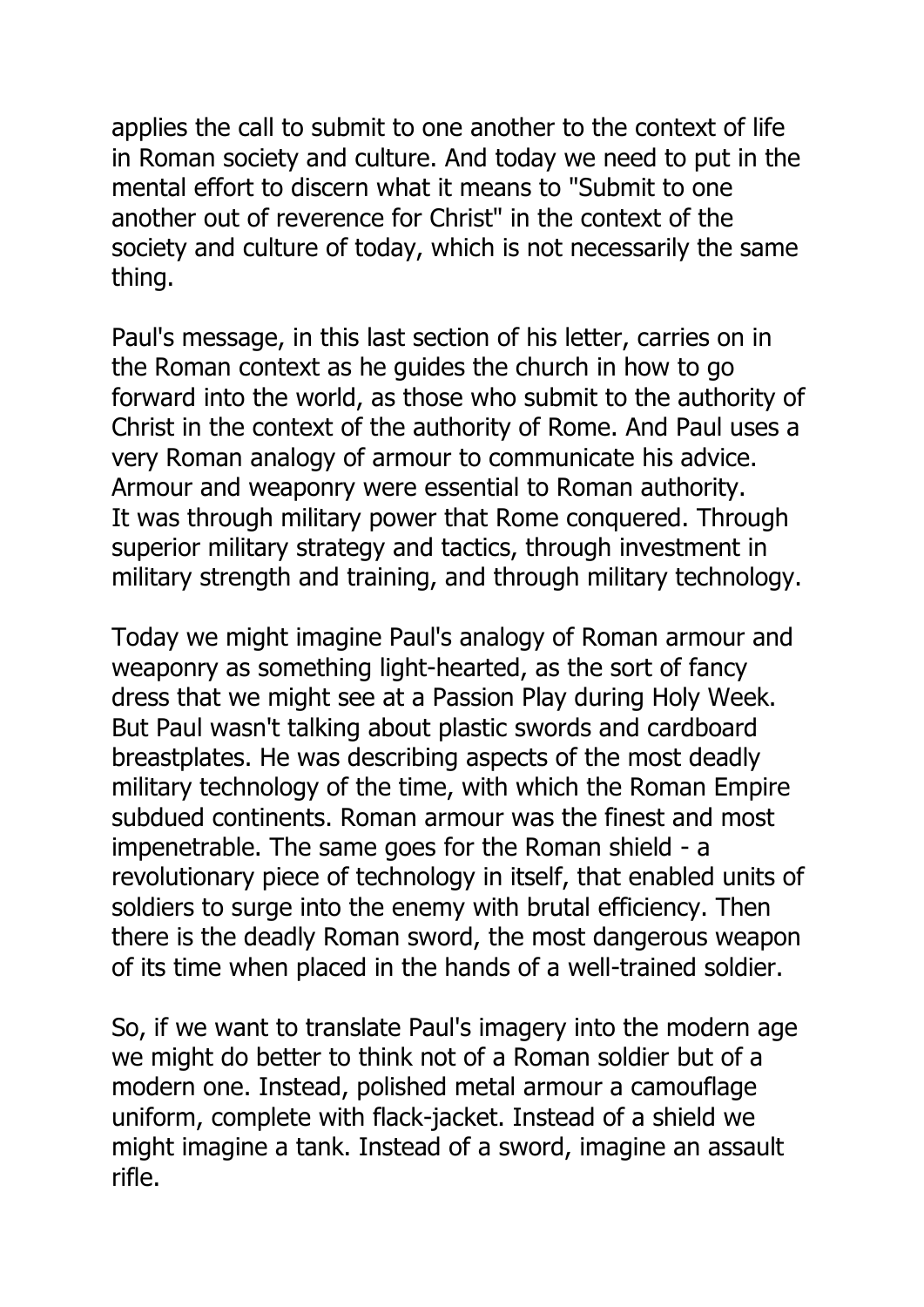Then translate Paul's analogy to "the combat uniform of God." The tank of faith. And the assault rifle of the Spirit!

I don't know about you, but I find this translation more jarring! It's no longer a slightly quaint historical analogy. It now has the immediacy of real and frightening violence! Isn't it a little uncomfortable?

Well, it seems that Paul was relating to the church in Ephesus in the uncomfortable terms of their age. Roman soldiers, with the capacity for great violence, walked the streets of the city every day. And anybody who challenged the authority of Rome was potentially subject to their violence. The Christians listening to Paul's letter will, some of them at least, likely have borne wounds inflicted by those swords.

So why does Paul use such raw imagery to describe what it is to walk forward as a Christian, to live under submission to Christ as people of his church? Well firstly it was because it was their reality. And Paul always sought to teach in terms that his audience related to.

Secondly, and vitally, is the context of Paul's teaching. Paul's wider teaching here is how to live in the tension between life under worldly authority and life under Christ's authority. And to do so is to live in Jesus' way, not the Emperor's. In verse 10 Paul says to "be strong in the Lord and in his mighty power." And the power of the Lord Jesus is not violence or military might. The power of the Lord Jesus Christ is manifested in faith and sacrificial love. And so, the weapons of Christ are not weapons of physical violence, they are truth, righteousness, peace, faith, prayer and, ultimately, the Holy Spirit - which is the Word of God.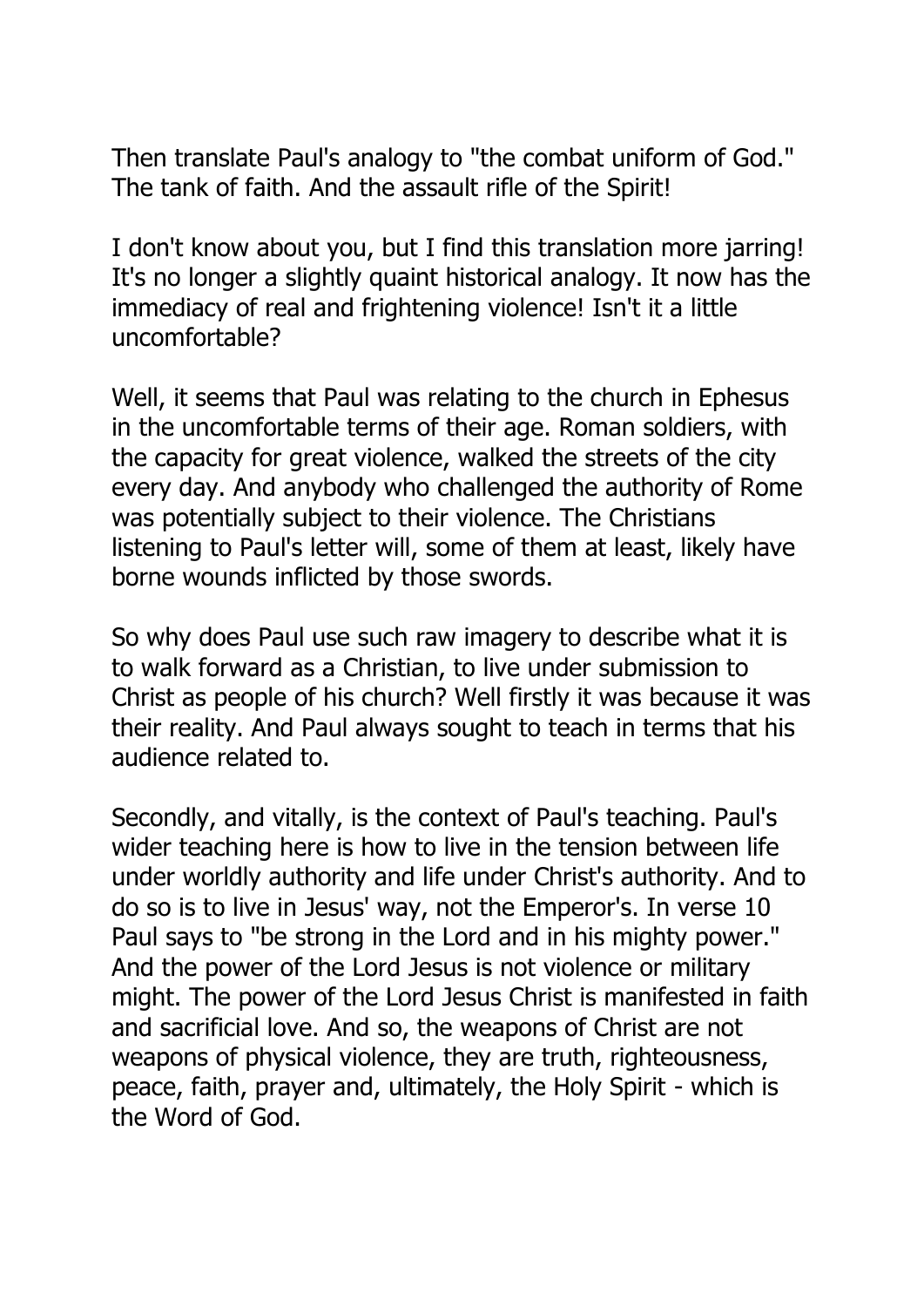Paul is calling on the church to go into battle depending on these things, on heavenly things, not depending on worldly things. Because, as he writes in verse 12, they are not "fighting against flesh and blood, but against rulers, against the authorities, against this dark world and against the spiritual forces of evil in the heavenly realms." In the same way that no small band of believers in first century Ephesus would stand a chance in hand-to-hand combat with the Roman army, nor can any of us hope to overcome the dark forces of evil by our own strength or with worldly weapons. We cannot defeat such vast forces, and certainly not on their own terms. Rather, what Paul reminds the 1st century church in Ephesus and the 21st century church in Heacham is that only Christ can overcome these forces. Only Christ, the Word of God, with the full authority of God can overcome these things, and that on the cross Christ has already overcome them. He has the victory already.

The calling on his church is to live in that victory, and to trust that it has been won, and to step forward with the weapons of the Kingdom of God, truth, righteousness, peace, faith, prayer and, ultimately, the Holy Spirit - which is the Word of God. In all these things we join with Christ in his victory and begin to live his way in his Kingdom, in our time and for eternity. Amen

# **Prayers of Intercession** - Led by Jennifer

A verse from Psalm 5

"Each morning You listen to my prayer as I bring my requests to You and wait for Your reply"

And from our Bible reading today

"Never stop praying, especially for others".

So, we have confidence that our prayers of intercession, of asking, will be heard by God, and answered while we wait.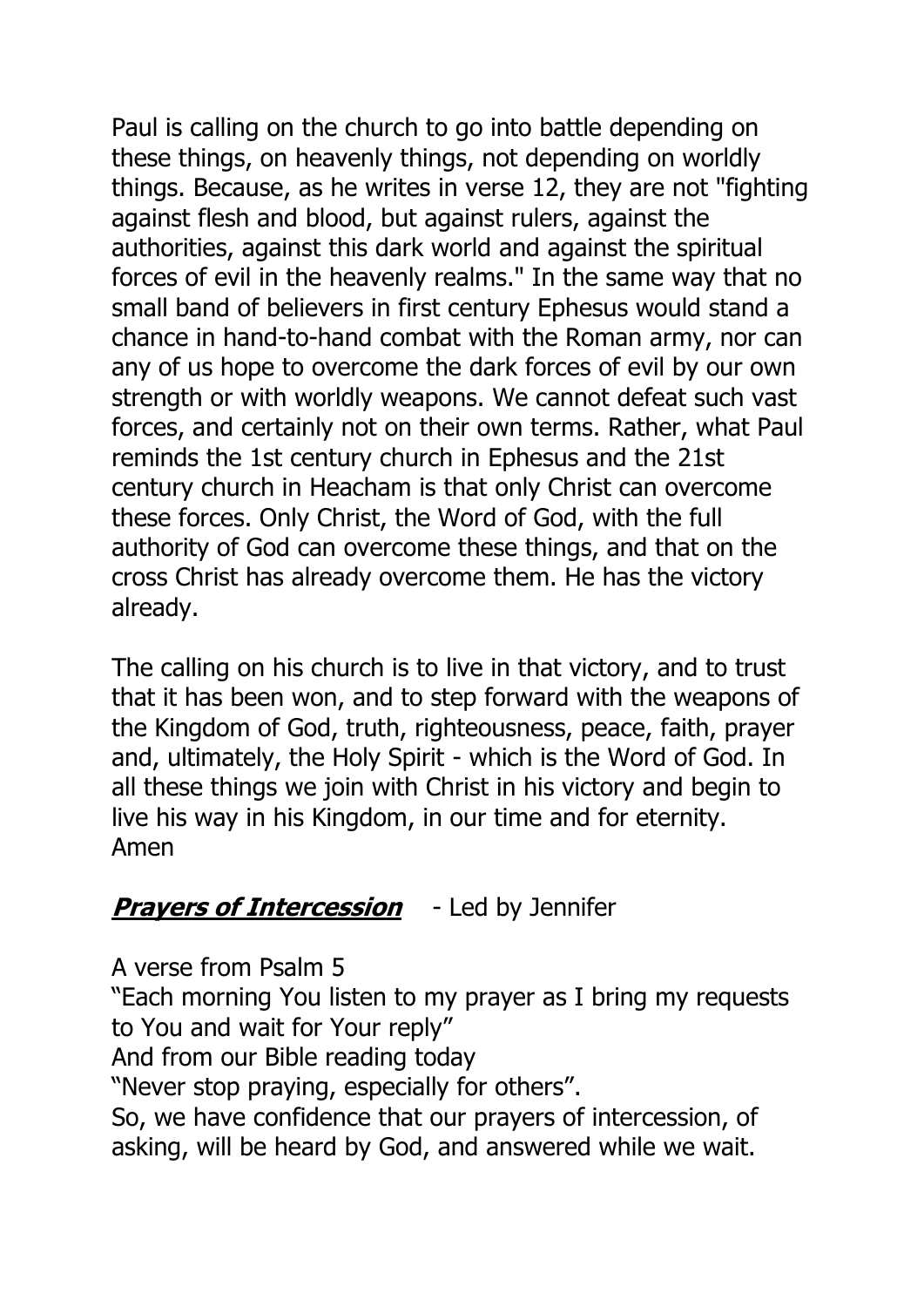Let us pray:-

Lord as we come to You we need to remind ourselves again that we come to Almighty God Who made the universe and Who knows and loves every person on our planet. Were that not so the needs and problems of our times would overwhelm us. Strengthen and build our faith and help us to value the privilege of being invited to come into Your presence to pray.

1. We pray for the war-torn countries where there is no justice, no peace, no stable government and where so many have had to free from their homes. Please protect the aid agencies as they act to help. We pray for peace and understanding and generosity in these places.

# **Lord in Your mercy hear our prayer.**

2. We pray that the Covid pandemic will be controlled. Please give those who make decisions wisdom and skill in their judgments and enable them to give sound advice. Help us to do all we can to follow that advice and to remain careful of ourselves and others.

# **Lord in Your mercy hear our prayer.**

3. We pray for our Queen and her family. Thank you for the faith in You by which she lives. It is an example and encouragement to us all. Bless and comfort her as she adjusts to life without Prince Philip.

# **Lord in Your mercy hear our prayer.**

4. We pray for our government as they deal with so many difficult issues. Please give them wisdom and the desire to improve life in our country, especially for those who are living in poor circumstances.

# **Lord in Your mercy hear our prayer.**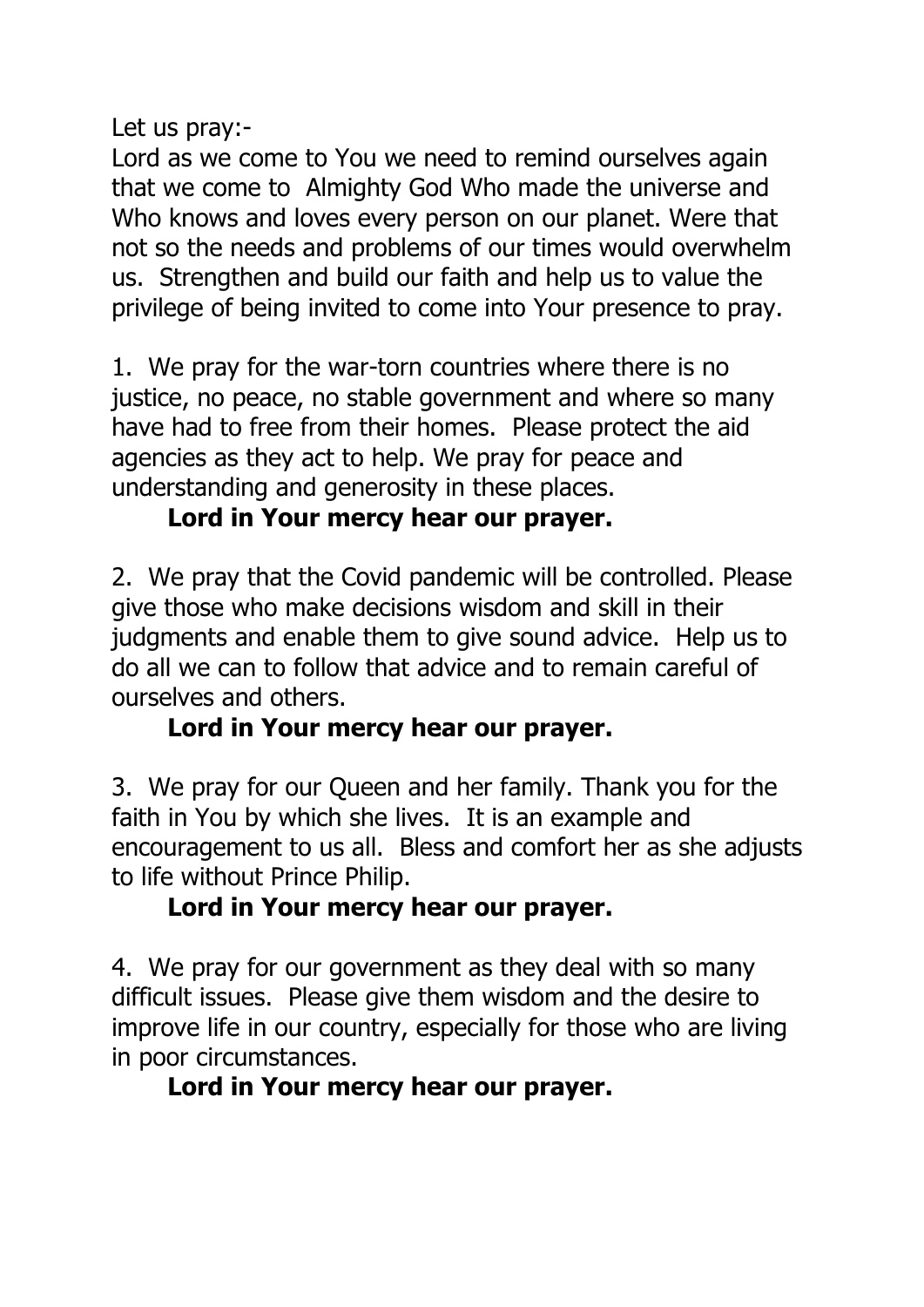5. We thank You for this lovely village in which we are privileged to live. We thank you for all the community efforts that have arisen to help with the Covid crisis. We pray for the Parish Council and the work that it does and the decisions that it makes. We thank You for our schools and pray for the staff, governors, pupils, and parents as they address the gaps in education that have occurred during lockdowns. We pray for the staff at the surgery and ask that they will be able to provide a safe service until there is open access to the building again. We pray for the staff in Social Services as they assess and organise help and support across all age ranges.

We pray for our residential homes; for Fridhem, Millbridge, Rebecca Court and Summerville. Give the staff understanding of the needs of their residents so that their lives will be safe and enjoyable.

We pray for our vicarage family asking for peace and a constant sense of your presence with them.

We thank you for Dan, our curate asking that his ministry will bless us and that we will bless him with our friendship and prayer. Guide him in the next step of his ministry for You. We remember the businesses in the village and pray that they will be able to manage financially after the closures during lockdowns.

#### **Lord in Your mercy hear our prayer.**

6. Lord we remember those who have been bereaved recently and ask for Your comfort as they grieve. Give them healing and hope for the future.

#### **Lord in Your mercy hear our prayer.**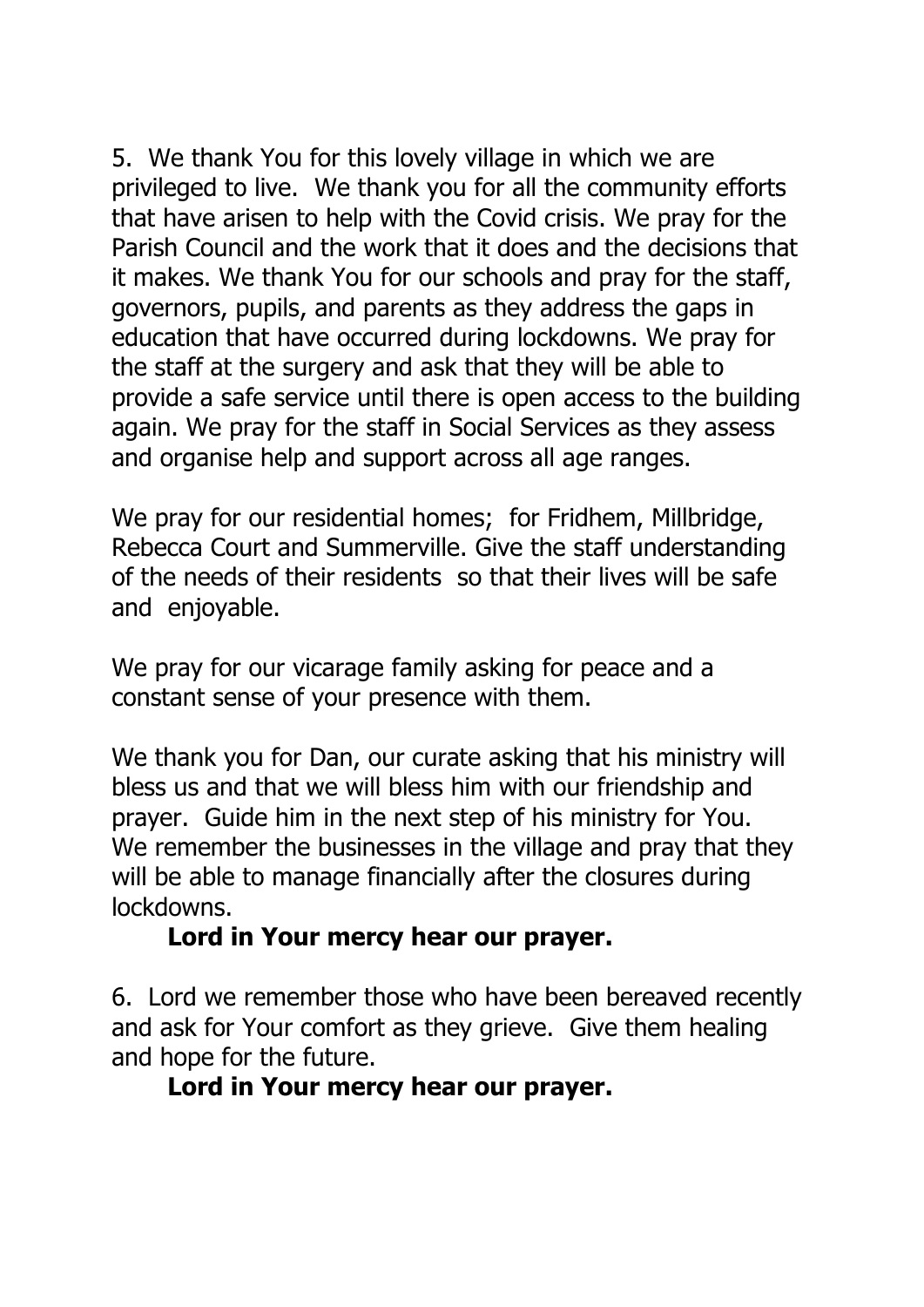7. Father we know of many very sick people in our community, and we ask that proper and sufficient care will be available to them. We ask for the comfort of Your presence, for Your healing touch and for the love and support of family and friends. For those who are nearing the end of their earthly lives we ask You to take them gently into their new, abundant, everlasting life with You.

# **Lord in Your mercy hear our prayer.**

8. Father we remember before You Rachel Karrach and the work of the hospital in Tansen, Nepal. Be with them in their difficulty in coping with large numbers of patients with Covid while trying at the same time to provide an adequate service to all the others.

Be with Andrew and Shona Goodman as they minister from Chiang Mai in Thailand. Thank you that the three children were able to visit them recently.

We pray for the reopening of the King's Lynn night shelter in their new premises. Give the staff and volunteers energy and understanding as they care for homeless people.

# **Lord in Your mercy hear our prayer**

9. Then there's us, Lord. We so need Your love, mercy, forgiveness, healing, , and encouragement. Guide us and guard us this week and give us opportunity and courage to talk about You. Help us to see every person as one loved by You and for whom Jesus died. Help us to be more like Jesus, more as You long for us to be as Your children.

Merciful Father accept these prayers for the sake of Your Son, our Saviour. Amen

We pray together the Lord's Prayer..........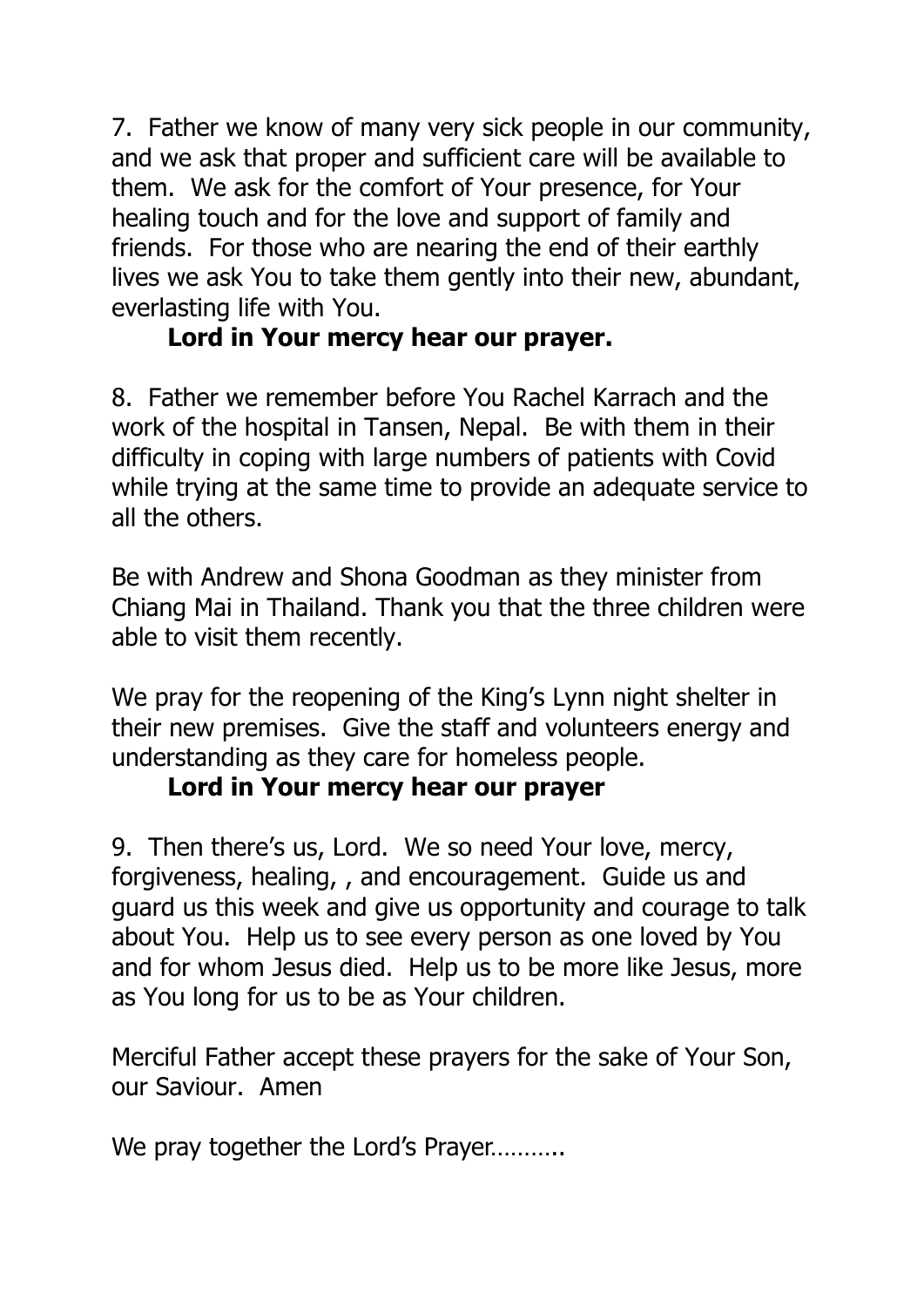# **The Creed**

I believe in God, the father almighty creator of heaven and earth.

I believe in Jesus Christ, his only son our Lord who was conceived by the Holy Spirit, born of the Virgin Mary, suffered under Pontius Pilate, was crucified, died and was buried; he descended to the dead. On the third day he rose again; he ascended into heaven, he is seated at the right hand of the father, and he will come again to judge the living and the dead.

I believe in the Holy Spirit, the holy catholic Church, the communion of saints, the forgiveness of sins, the resurrection of the body, and the life everlasting. Amen.

# Hymn: **Stand up! Stand up for Jesus!**

- 1 Stand up! stand up for Jesus! ye soldiers of the cross, lift high His royal banner; it must not suffer loss. From victory unto victory His army shall He lead, till every foe is vanquished and Christ is Lord indeed.
- 2 Stand up! stand up for Jesus! the trumpet-call obey; forth to the mighty conflict in this His glorious day. Ye that are men, now serve Him against unnumbered foes; let courage rise with danger, and strength to strength oppose.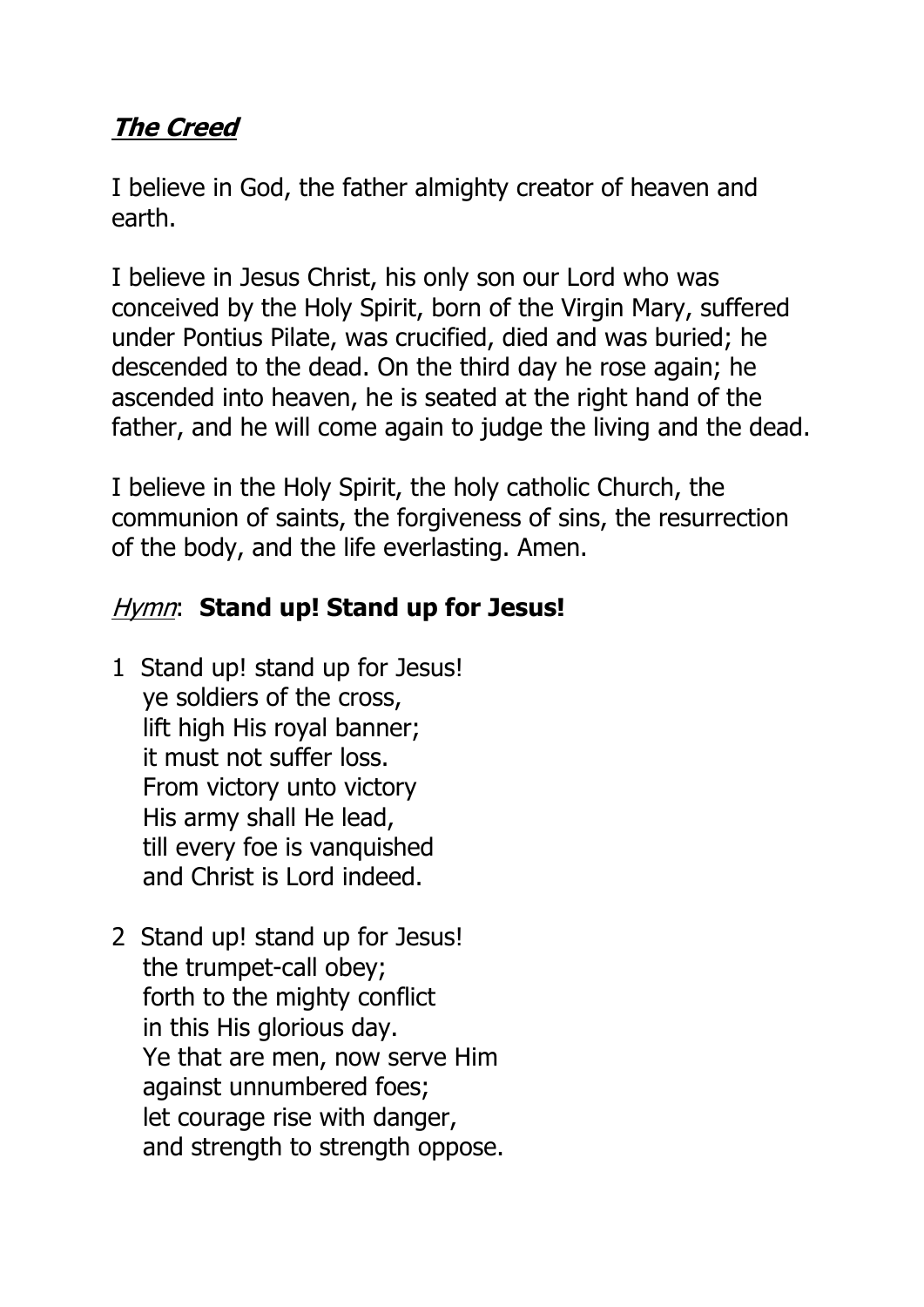- 3 Stand up! stand up for Jesus! stand in His strength alone; the arm of flesh will fail you, ye dare not trust your own. Put on the gospel armour, each piece put on with prayer; where duty calls, or danger, be never wanting there.
- 4 Stand up! stand up for Jesus! the strife will not be long; this day the noise of battle, the next the victor's song. To him that overcometh a crown of life shall be; he with the King of glory shall reign eternally.

# **Closing prayer**

**Almighty and everlasting God, we thank you that you have brought us safely to the beginning of this day. Keep us from falling into sin or running into danger, order us in all our doings and guide us to do always what is righteous in your sight, through Jesus Christ our Lord. Amen.**

**The Lord bless us and keep us, the Lord make his face shine upon us and be gracious to us. The Lord turn his face towards us and give us His peace. And the blessing of God the father, God the Son, and God the Holy Spirit be with us and remain with us always. Amen.**